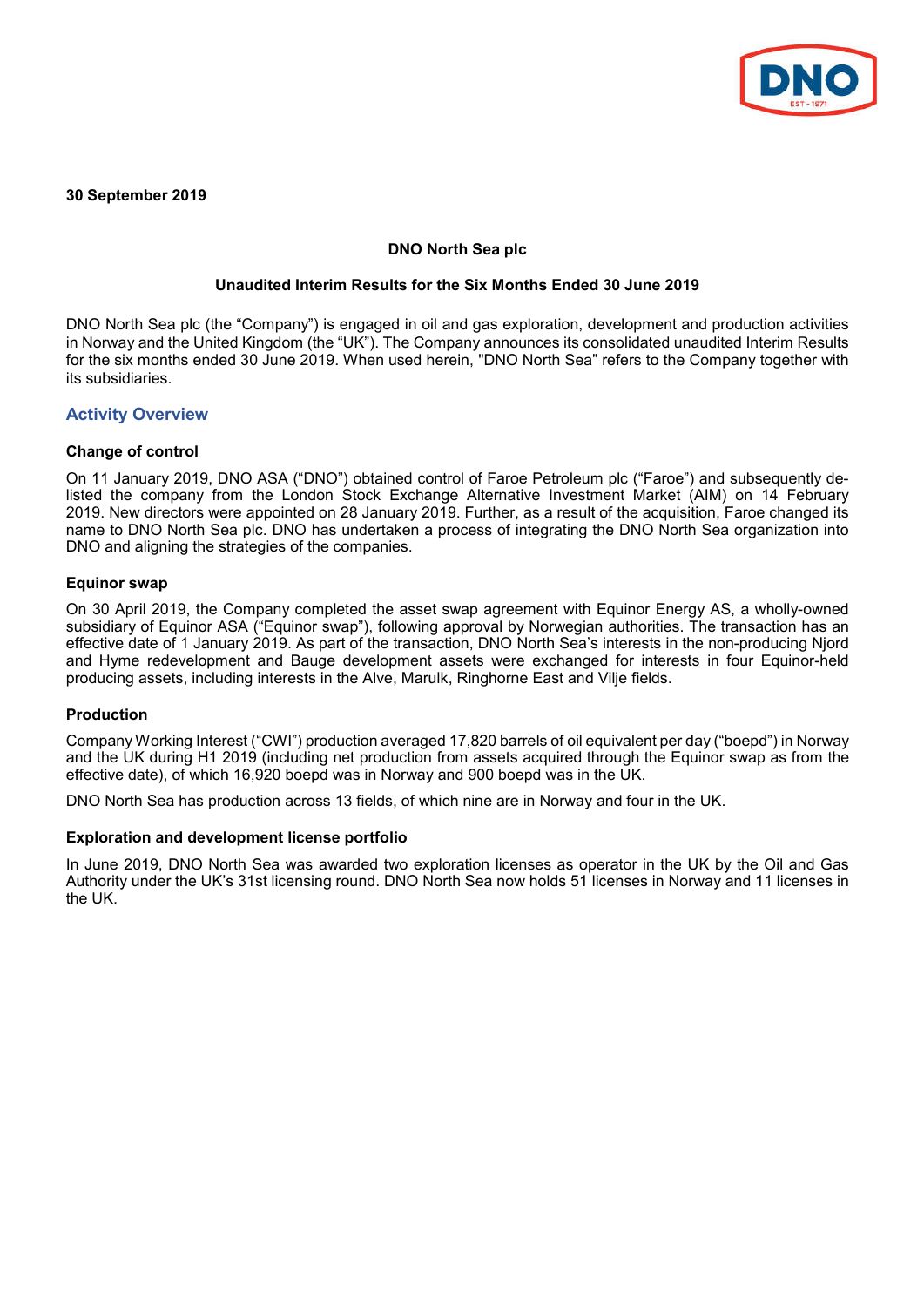

## **Financial review**

### **Revenues, operating profit and cash**

Revenues in H1 2019 were GBP 88.7 million compared to GBP 67.8 million in H1 2018. The increase was primarily driven by a large oil lifting at the Ringhorne East field and the additional revenues from the assets acquired through the Equinor swap.

The Company reported an operating profit of GBP 85.7 million in H1 2019 compared to GBP 49.3 million in H1 2018. This is primarily due to the gain on disposal of GBP 80.1 million arising from the completion of the Equinor swap, compared to a gain on disposal of GBP 24.5 million in H1 2018 relating to the partial divestment of the Fenja asset. In addition, exploration expenses were lower: GBP 9.6 million in H1 2019 compared to GBP 16.0 million in H1 2018. These improvements were partially offset by a reduction in other income/expense, with GBP 0.3 million of expense in H1 2019 compared to GBP 18.7 million of income in H1 2018. Other income in H1 2018 of GBP 18.7 million mainly consisted of a one-off compensation payment which was paid to the Oselvar license by the Oda license for the use of the Oselvar's pipeline.

The Company ended the period with a cash balance of GBP 55.1 million compared to GBP 158.6 million at the end of the previous half year. The decrease is primarily due to significant investments in capital projects and payments for liabilities related to change of control.

## **Cost of goods sold**

In H1 2019 the cost of goods sold, including lifting costs and depreciation, depletion and amortization ("DD&A"), was GBP 63.9 million, compared to GBP 40.5 million in H1 2018. The increase is primarily caused by movement in underlift.

Lifting costs were GBP 36.6 million in H1 2019 compared to GBP 36.1 million in H1 2018.

DD&A for assets in operation was GBP 18.6 million in H1 2019 compared to GBP 14.5 million in H1 2018.

## **Exploration expenses**

Exploration expenses of GBP 9.6 million in H1 2019 were mainly related to seismic purchase and other exploration expenditure, compared to GBP 16.0 million in H1 2018.

## **Acquisition and development costs**

Capital expenditure was GBP 59.7 million in H1 2019, mainly relating to exploration, development and production drilling. This compares to GBP 98.6 million in H1 2018.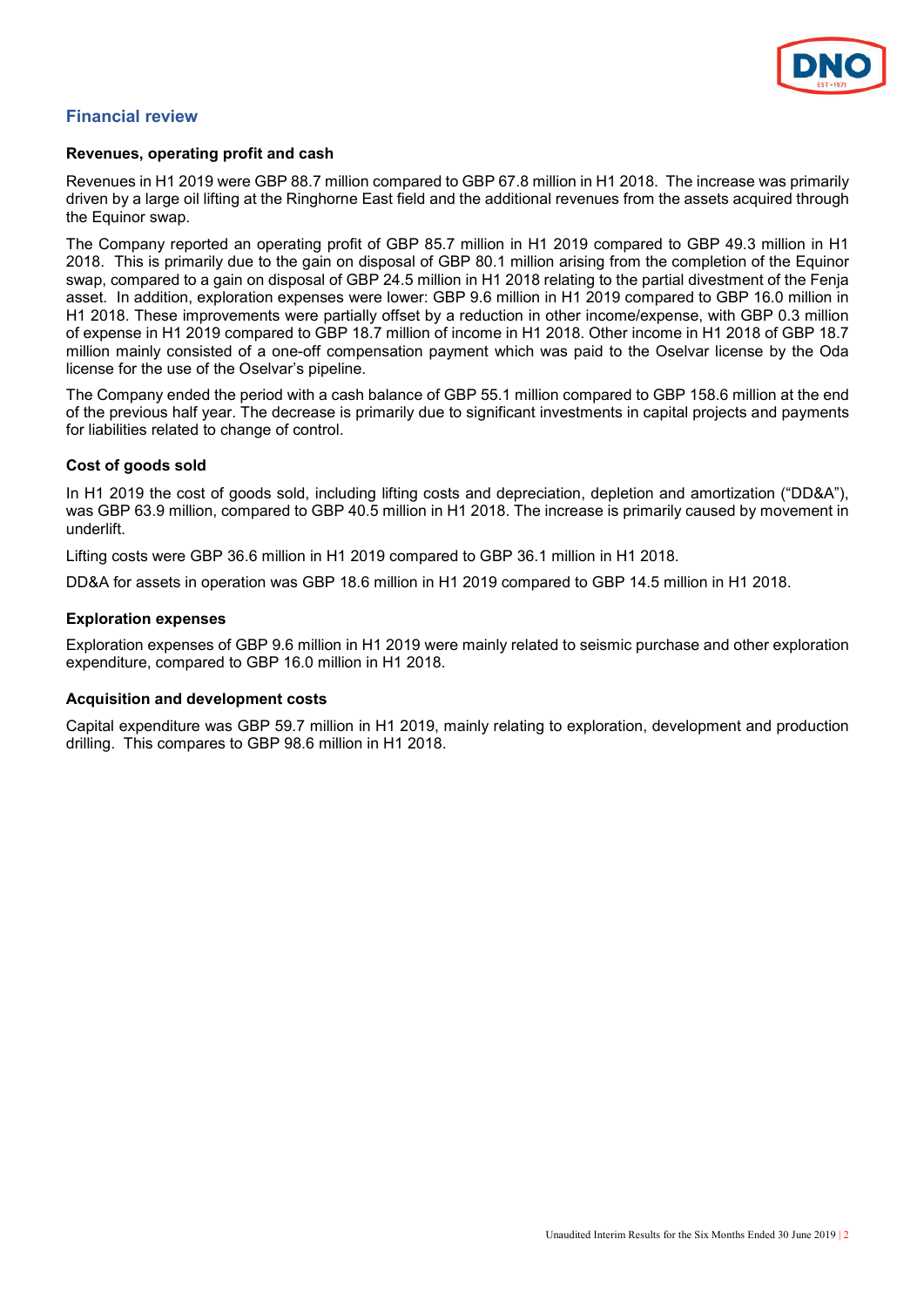

## **Risks and uncertainty**

The North Sea group is subject to a range of risks and uncertainties which may affect its business operations and financial condition. The description of key risks and uncertainties in the DNO Group annual accounts for 2018 and DNO North Sea group's annual accounts for 2018 gives a fair description of key risks and uncertainties that may affect the Company and the DNO North Sea group in the second half of 2019 and we are not aware of any significant new risks or uncertainties or significant changes to those risks or uncertainties, except for those described herein.

## **Responsibility Statement**

We confirm to the best of our knowledge that the North Sea group's interim financial statements for the period 1 January to 30 June 2019 have been prepared in accordance with IAS 34 *Interim Financial Reporting* and gives a fair view of the North Sea group's assets, liabilities, financial position and result for the period viewed in their entirety, and that the interim management report includes a fair review of any significant events that arose during the sixmonth period and their effect on the half-year financial report, any significant related-party transactions, and a descriptions of the significant risks and uncertainties for the remaining six months of the year.

Oslo, 30 September 2019

Bjørn Dale Ørjan Gjerde Director

Christopher Spencer General Manager North Sea Business Unit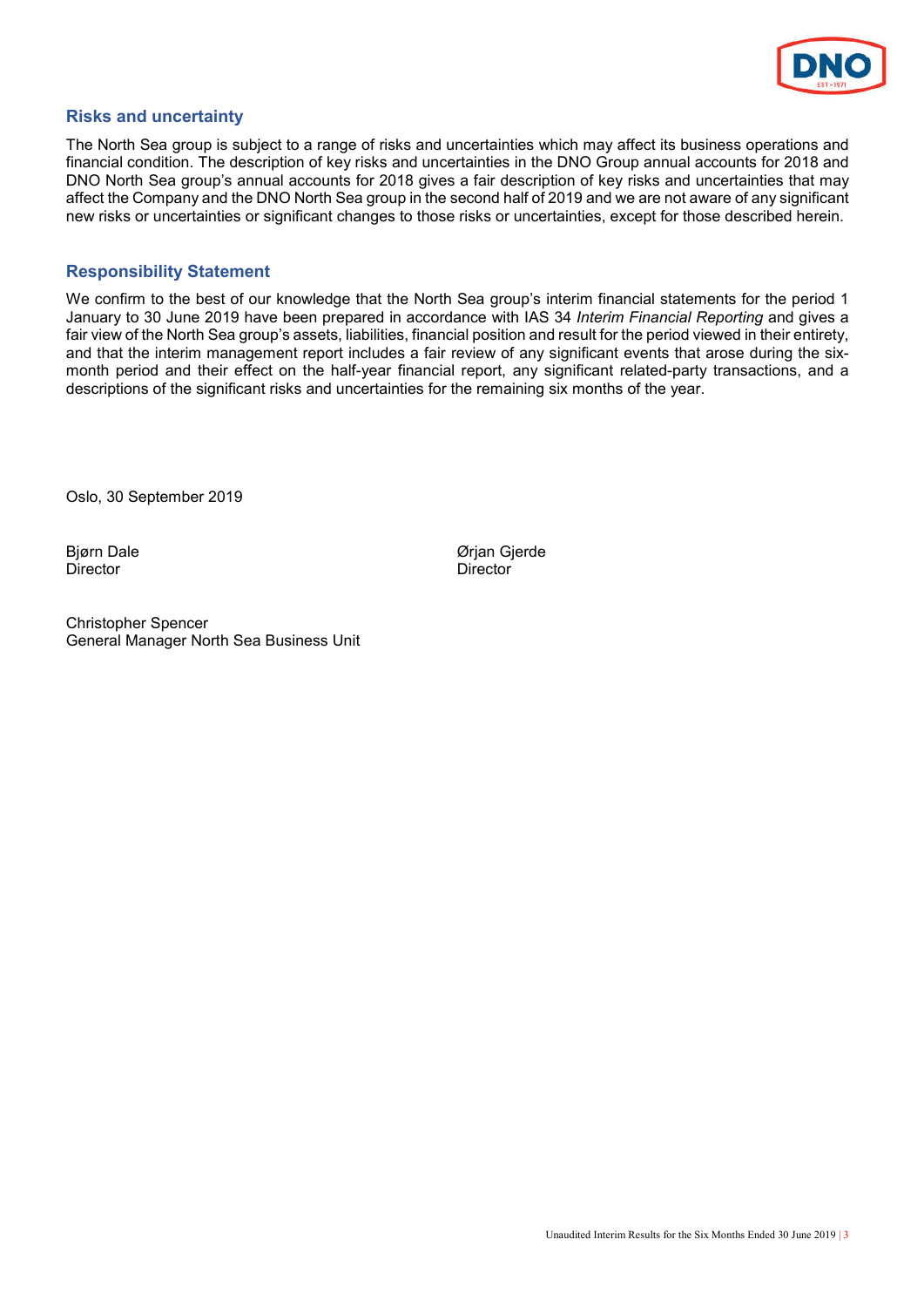

# **Consolidated statements of comprehensive income**

|                                                                   |           | <b>First Half-Year</b> |                 |
|-------------------------------------------------------------------|-----------|------------------------|-----------------|
|                                                                   |           | <b>Restated</b>        | <b>Restated</b> |
| (unaudited, in GBP thousand)<br><b>Note</b>                       | 2019      | 2018                   | 2018            |
|                                                                   |           |                        |                 |
| 2<br>Revenues                                                     | 88,658    | 67,840                 | 218,519         |
| 3<br>Cost of goods sold                                           | $-63,916$ | $-40,488$              | $-113,013$      |
| <b>Gross profit</b>                                               | 24,742    | 27,352                 | 105,506         |
| Other income/-expense<br>4                                        | $-285$    | 18,735                 | 19,242          |
|                                                                   |           |                        |                 |
| Administrative expenses                                           | $-9,235$  | $-5,274$               | $-30,284$       |
| Gain on disposal of asset<br>11                                   | 80,092    | 24,520                 | 23,798          |
| 6<br>Impairment charges                                           |           | $\blacksquare$         | $-41,560$       |
| <b>Exploration expenses</b>                                       | $-9,601$  | $-16,039$              | $-50,366$       |
| Profit from operating activities                                  | 85,713    | 49,294                 | 26,336          |
|                                                                   |           |                        |                 |
| Financial income                                                  | 5,317     | 2,421                  | 1,198           |
| <b>Financial expenses</b>                                         | $-12,337$ | $-11,955$              | $-24,637$       |
| Profit before income tax                                          | 78,693    | 39,760                 | 2,897           |
| Tax income/-expense<br>5                                          | 2,841     | $-4,593$               | 2,310           |
| Net profit                                                        | 81,534    | 35,167                 | 5,207           |
|                                                                   |           |                        |                 |
| Other comprehensive income                                        |           |                        |                 |
| Reclassified to profit and loss on partial disposal               |           | 1,915                  |                 |
| Currency translation differences                                  | $-5,644$  | 5,321                  | 2,022           |
| Items that may be reclassified to profit or loss in later periods | $-5,644$  | 7,236                  | 2,022           |
|                                                                   |           |                        |                 |
| Total comprehensive income                                        | 75,890    | 42,403                 | 7,229           |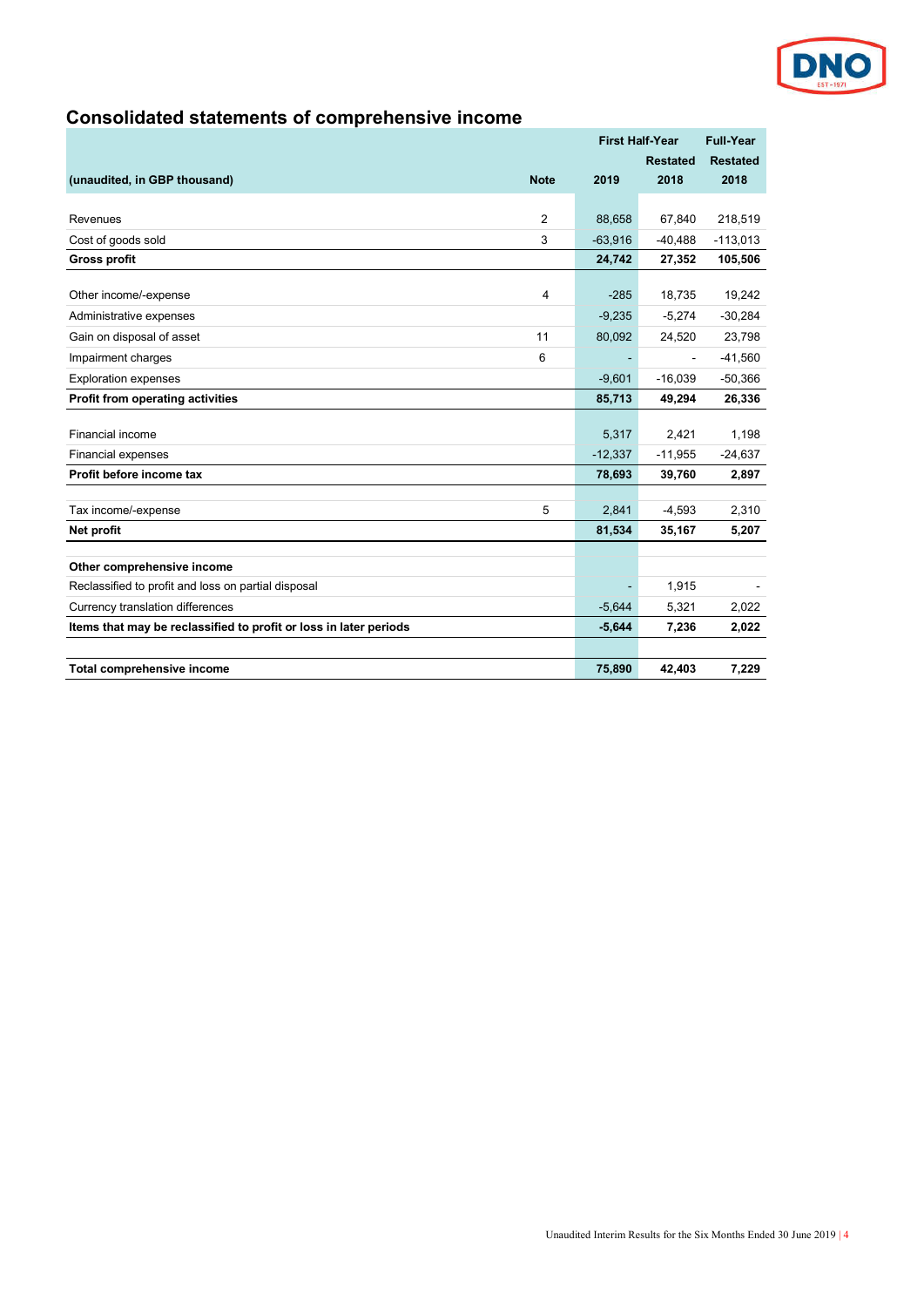

# **Consolidated statement of financial position**

| <b>ASSETS</b>                                             | At 30 Jun                |                          | At 31 Dec       |
|-----------------------------------------------------------|--------------------------|--------------------------|-----------------|
|                                                           |                          | <b>Restated</b>          | <b>Restated</b> |
| (unaudited, in GBP thousand)<br><b>Note</b>               | 2019                     | 2018                     | 2018            |
|                                                           |                          |                          |                 |
| <b>Non-current assets</b>                                 |                          |                          |                 |
| Goodwill<br>6, 11                                         | 92,944                   | 9,635                    | 7,445           |
| 5<br>Deferred tax assets                                  | 58,048                   | 126,587                  | 171,174         |
| 6<br>Other intangible assets                              | 51,510                   | 40,674                   | 26,310          |
| 6<br>Property, plant and equipment                        | 409,331                  | 265,340                  | 270,245         |
| 6<br>Right-of-use assets                                  | 1,340                    |                          |                 |
| 5<br>Non-current tax receivable                           | 13,257                   | 37,782                   |                 |
| <b>Total non-current assets</b>                           | 626,430                  | 480,018                  | 475,174         |
| <b>Current assets</b>                                     |                          |                          |                 |
| Inventories                                               | 11,575                   | 11,015                   | 12,612          |
| 7<br>Trade and other receivables                          | 81,923                   | 136,845                  | 90,406          |
| 5<br>Current tax receivable                               | 25,291                   | 24,735                   | 25,291          |
| Cash and cash equivalents                                 | 55,107                   | 158,596                  | 114,509         |
| <b>Total current assets</b>                               | 173,896                  | 331,191                  | 242,818         |
|                                                           |                          |                          |                 |
| Assets held for sale                                      |                          | $\blacksquare$           | 70,991          |
|                                                           |                          |                          |                 |
| <b>TOTAL ASSETS</b>                                       | 800,326                  | 811,209                  | 788,983         |
|                                                           |                          |                          |                 |
| <b>EQUITY AND LIABILITIES</b>                             | At 30 Jun                |                          | At 31 Dec       |
|                                                           |                          |                          |                 |
|                                                           |                          | Restated                 | <b>Restated</b> |
| (unaudited, in GBP thousand)<br><b>Note</b>               | 2019                     | 2018                     | 2018            |
|                                                           |                          |                          |                 |
| <b>Equity</b><br>Share capital                            | 37,289                   | 37,284                   | 37,289          |
| Other reserves                                            | 345,315                  | 345,070                  | 348,350         |
| Retained earnings                                         | $-78,070$                | $-128,366$               | $-158,725$      |
| <b>Total equity</b>                                       | 304,534                  | 253,988                  | 226,914         |
|                                                           |                          |                          |                 |
| <b>Non-current liabilities</b>                            |                          |                          |                 |
| 9<br>Interest-bearing liabilities                         | 66,262                   | 74,726                   | 77,579          |
| 10<br>Provisions for other liabilities and charges        | 279,385                  | 263,558                  | 283,556         |
| Lease liabilities<br>10                                   | 943                      |                          |                 |
| <b>Total non-current liabilities</b>                      | 346,590                  | 338,284                  | 361,135         |
| <b>Current liabilities</b>                                |                          |                          |                 |
| Trade and other payables<br>8                             | 86,689                   | 151,263                  | 139,930         |
| Income tax payable<br>5                                   | ۰                        | 1,286                    | 930             |
| 9<br>Current interest-bearing liabilities                 | 28,532                   | 54,115                   | 14,057          |
| <b>Current lease liabilities</b><br>10                    | 422                      | $\blacksquare$           |                 |
| 10<br>Provisions for other liabilities and charges        | 33,559                   | 12,273                   | 15,123          |
| <b>Total current liabilities</b>                          | 149,202                  | 218,937                  | 170,040         |
|                                                           |                          |                          |                 |
| Liabilities directly associated with assets held for sale | $\overline{\phantom{0}}$ | $\overline{\phantom{a}}$ | 30,894          |
|                                                           |                          |                          |                 |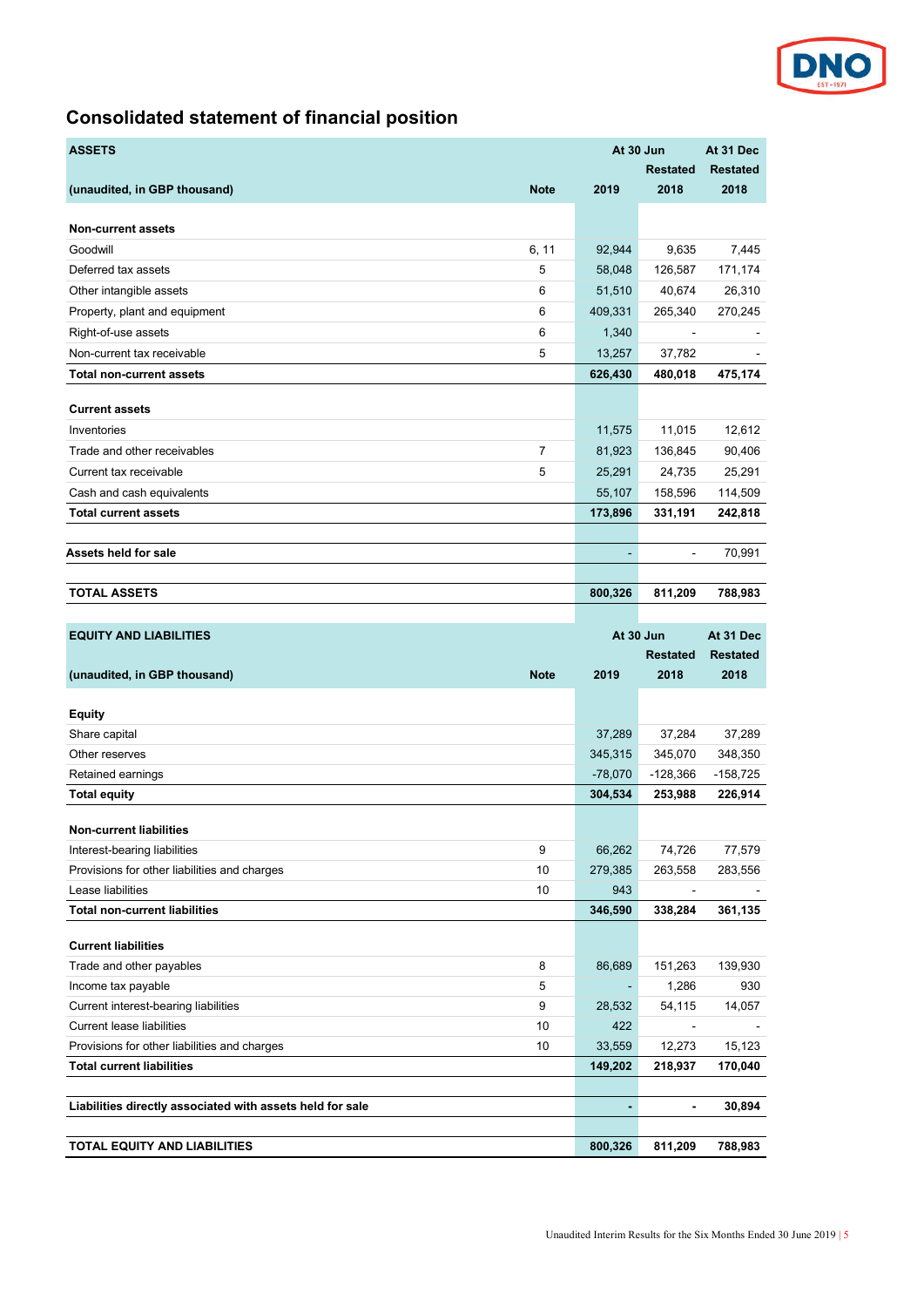

# **Consolidated cash flow statement**

|                                                                                                                                                                   | <b>First Half-Year</b>         |                             | <b>Full-Year</b>                |
|-------------------------------------------------------------------------------------------------------------------------------------------------------------------|--------------------------------|-----------------------------|---------------------------------|
|                                                                                                                                                                   |                                | <b>Restated</b>             | <b>Restated</b>                 |
| (unaudited, in GBP thousand)                                                                                                                                      | 2019                           | 2018                        | 2018                            |
|                                                                                                                                                                   |                                |                             |                                 |
| <b>Operating activities</b>                                                                                                                                       |                                |                             |                                 |
| Profit/-loss before income tax                                                                                                                                    | 78,693                         | 39,760                      | 2,897                           |
| Adjustments to add/-deduct non-cash items:                                                                                                                        |                                |                             |                                 |
| 3<br>Depreciation, depletion and amortization                                                                                                                     | 18,555                         | 14,540                      | 25,461                          |
| 6<br>Impairment charges                                                                                                                                           |                                |                             | 41,560                          |
| Gain on sale<br>11                                                                                                                                                | $-80,092$                      | $-24,520$                   | $-23,798$                       |
| Other*                                                                                                                                                            | 2,916                          | 43,938                      | 55,967                          |
| Change in working capital items:                                                                                                                                  |                                |                             |                                 |
| - Inventories                                                                                                                                                     | 2,642                          | $-370$                      | $-3,573$                        |
| - Trade and other receivables                                                                                                                                     | 19,616                         | $-50,727$                   | 2,837                           |
| - Trade and other payables                                                                                                                                        | $-56,182$                      | 33,710                      | 23,518                          |
| Cash generated from in operations                                                                                                                                 | $-13,852$                      | 56,331                      | 124,869                         |
| Tax refund received                                                                                                                                               |                                | 64                          | 36,696                          |
| Net interests paid                                                                                                                                                | $-5,442$                       | $-4,317$                    | $-9,062$                        |
| Net cash from/-used in operating activities                                                                                                                       | $-19,295$                      | 52,078                      | 152,503                         |
|                                                                                                                                                                   |                                |                             |                                 |
| <b>Investing activities</b>                                                                                                                                       | $-21,195$                      | $-38,542$                   | $-67,021$                       |
| Purchases of intangible assets<br>Purchases of tangible assets                                                                                                    | $-38,465$                      | $-60,094$                   | $-132,075$                      |
| Proceeds from sale of tangible assets                                                                                                                             |                                | 40,430                      | 40,430                          |
| Payments for decommissioning                                                                                                                                      | $-6,385$                       | $-3,997$                    | $-9,766$                        |
| 11<br>Cash gain on Equinor swap                                                                                                                                   | 23,473                         |                             |                                 |
| Proceeds from license transactions                                                                                                                                |                                | ÷,                          | 836                             |
| Net cash used in investing activities                                                                                                                             | $-42,572$                      | -62,203                     | $-167,597$                      |
|                                                                                                                                                                   |                                |                             |                                 |
| <b>Financing activities</b>                                                                                                                                       |                                |                             |                                 |
| Proceeds from borrowings net of issue costs                                                                                                                       | 13,421                         | 19,637                      | -19,481                         |
| Repayment of borrowings                                                                                                                                           | $-10,956$                      |                             |                                 |
| Net cash from/-used in financing activities                                                                                                                       | 2,465                          | 19,637                      | -19,481                         |
|                                                                                                                                                                   |                                |                             |                                 |
|                                                                                                                                                                   |                                |                             |                                 |
|                                                                                                                                                                   |                                |                             |                                 |
| Net increase/-decrease in cash and cash equivalents<br>Cash and cash equivalents at beginning of the period<br>Cash and cash equivalents at the end of the period | $-59,402$<br>114,509<br>55,107 | 9,512<br>149,084<br>158,596 | $-34,575$<br>149,084<br>114.509 |

\* Includes net interest income/-expense, exploration write offs, and currency translation adjustments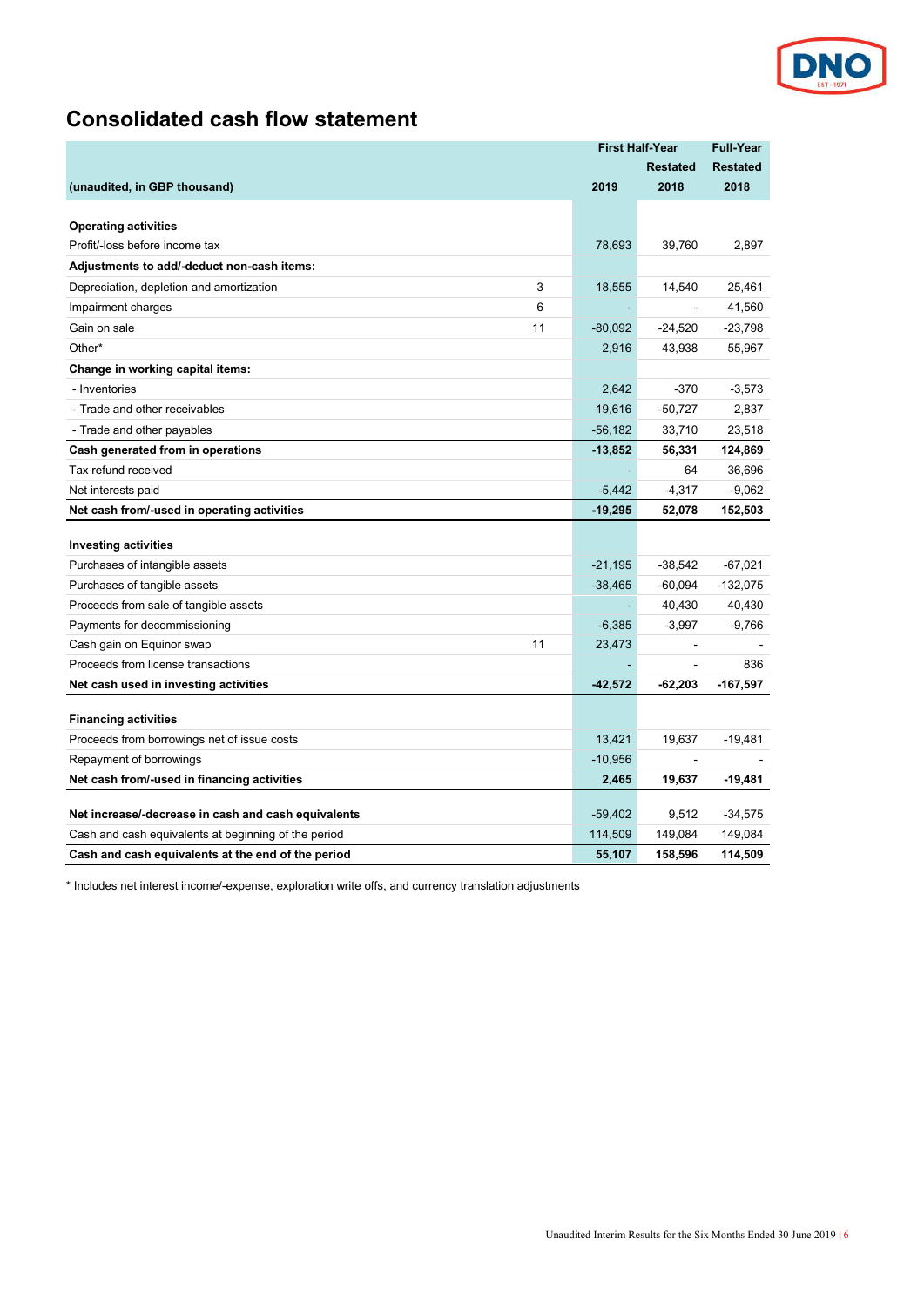

# **Consolidated statement of changes in equity**

|                                          | <b>Share</b>             | <b>Other</b>   | <b>Retained</b> | <b>Reserves</b><br>held for | <b>Total</b> |
|------------------------------------------|--------------------------|----------------|-----------------|-----------------------------|--------------|
| (unaudited, in GBP thousand)             | capital                  | reserves       | earnings        | sale                        | equity       |
|                                          |                          |                |                 |                             |              |
| Total equity as of 31 December 2018      | 37,289                   | 351,034        | $-158,725$      | $-2,684$                    | 226,914      |
| Change in accounting principles - Note 1 |                          | $\blacksquare$ | 1,805           | $\blacksquare$              | 1,805        |
| Total equity as at 1 January 2019        | 37,289                   | 351,034        | $-156,920$      | $-2,684$                    | 228,719      |
|                                          |                          |                |                 |                             |              |
| Currency translation differences         | $\overline{\phantom{0}}$ | $-5,644$       |                 | $\blacksquare$              | $-5,644$     |
| Other comprehensive loss                 |                          | $-5,644$       |                 | $\blacksquare$              | $-5,644$     |
| Profit for the period                    | $\overline{\phantom{0}}$ | $\blacksquare$ | 81,534          | $\blacksquare$              | 81,534       |
| Total comprehensive income               | ٠                        | $-5,644$       | 81,534          | $\blacksquare$              | 75,890       |
| Completion of asset sale                 | $\blacksquare$           | $\blacksquare$ | $-2,684$        | 2,684                       |              |
| Share based payment transactions         | $\overline{\phantom{0}}$ | $-75$          | $\blacksquare$  | $\blacksquare$              | $-75$        |
| Other changes in equity                  |                          | -75            | $-2,684$        | 2,684                       | $-75$        |
| Total equity as of 30 June 2019          | 37,289                   | 345,315        | -78,070         | $\blacksquare$              | 304,534      |

|                                                     | <b>Share</b> | <b>Other</b>                 | <b>Retained</b> | <b>Reserves</b>              | <b>Total</b> |
|-----------------------------------------------------|--------------|------------------------------|-----------------|------------------------------|--------------|
| (unaudited, in GBP thousand)                        | capital      | reserves                     | earnings        | held for<br>sale             | equity       |
|                                                     |              |                              |                 |                              |              |
| Total equity as at 31 December 2017                 | 36,664       | 343,623                      | $-152,370$      | $-1,915$                     | 226,002      |
| Changes in accounting principles - Note 1           |              | $\blacksquare$               | $-11,163$       | $\blacksquare$               | $-11,163$    |
| Total equity as of 1 January 2018                   | 36,664       | 343,623                      | $-163,533$      | $-1,915$                     | 214,839      |
|                                                     |              |                              |                 |                              |              |
| Reclassified to profit and loss on partial disposal | ٠            | $\blacksquare$               | $\sim$          | 1,915                        | 1,915        |
| Currency translation differences                    | -            | 5,321                        | $\blacksquare$  | $\blacksquare$               | 5,321        |
| Other comprehensive income                          |              | 5,321                        | $\sim$          | 1,915                        | 7,236        |
| Profit for the period                               | -            | $\qquad \qquad \blacksquare$ | 35,167          | $\qquad \qquad \blacksquare$ | 35,167       |
| Total comprehensive income                          |              | 5,321                        | 35,167          | 1,915                        | 42,403       |
| Issue of share capital                              | 620          | $-620$                       |                 | $\blacksquare$               |              |
| Share based payment transactions                    | -            | $-3,254$                     | ۰               | $\blacksquare$               | $-3,254$     |
| Other changes in equity                             | 620          | $-3,874$                     | $\blacksquare$  | $\blacksquare$               | $-3,254$     |
| Total equity as of 30 June 2018                     | 37,284       | 345,070                      | $-128,366$      | $\blacksquare$               | 253,988      |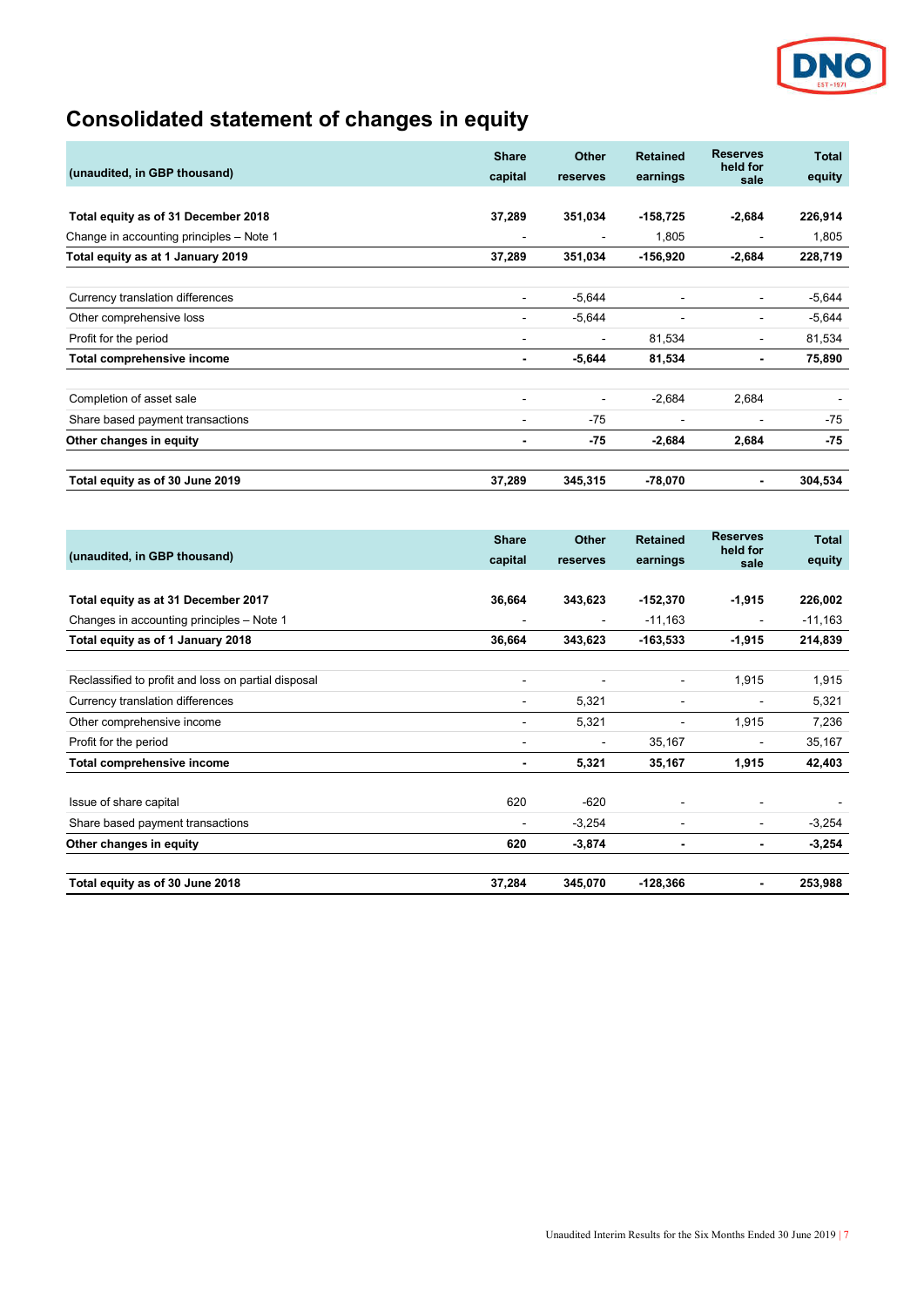

# **Notes to the consolidated interim financial statements**

## **Note 1 |** Basis of preparation and accounting policies

#### **Principal activities and company information**

DNO North Sea plc (the "Company") is engaged in oil and gas exploration, development and production activities in Norway and the UK.

#### **Basis of preparation**

The Company's consolidated (the "DNO North Sea group's") unaudited interim financial statements have been prepared in accordance with International Accounting Standard (IAS) 34 *Interim Financial Reporting* and IFRS standards issued and effective at date of reporting as adopted by the EU.

On 11 January 2019, DNO obtained control of Faroe Petroleum plc ("Faroe") and subsequently de-listed the company from AIM on 14 February 2019. New directors were appointed on 28 January 2019 and as a result of the acquisition, Faroe changed its name to DNO North Sea plc. DNO has undertaken a process of integrating the DNO North Sea organization into DNO and aligning the strategies of the companies. Further, as a result of the acquisition, effective 1 January 2019 DNO North Sea group's accounting policies and principles are aligned to DNO's accounting policies and principles. This resulted in a change to the principle for valuation and presentation of overlift/underlift and a change in the principle for capitalizing exploration and evaluation ("E&E") costs. In addition, the Company has made certain reclassifications in the financial statements to align with DNO's classification policy. A detailed description of the accounting policies and principles applied is included in the DNO Group annual accounts for 2018. DNO North Sea group is consolidated in DNO's accounts effective 1 January 2019. The restatement adjustments are summarised in the table below.

The interim financial statements have been prepared on a historical cost basis, with the exception of derivative financial instruments and equity instruments which are recognized at fair value.

The interim financial information for 2019 and 2018 is unaudited.

Subtotals and totals in some of the tables included in these interim financial statements may not equal the sum of the amounts shown due to rounding.

#### **Changes in accounting policies**

Effective 1 January 2019, the DNO North Sea group made the following changes affecting the significant accounting policies:

- Implementation of IFRS 16 *Leases*. As described in the DNO Group annual accounts for 2018, IFRS 16 is effective from 1 January 2019. IFRS 16 replaces IAS 17 Leases and provides a single lessee accounting model, requiring lessees to recognize assets and liabilities for all leases unless the lease term is 12 months or less or the underlying asset has a low value. The accounting principles applied are in line with the description provided in the DNO Group annual accounts for 2018, Note 1. The impact on the balance sheet is presented on separate balance sheet items, and further details are provided in the notes. The modified retrospective approach with no restatement of comparative figures has been applied.
- Change in principle for valuation and presentation of overlift/underlift. Revenues are recognized on the basis of volumes lifted and sold to customers during the period (the "sales method"). Overlift/underlift balances, previously valued at net realizable value, are now valued at production cost including depreciation and movements in overlift/underlift are presented as an adjustment to cost of goods sold, previously presented as an adjustment to revenues. This change was made due to the discussion in the IFRS Interpretations Committee (IFRIC) on the topic "Sale of output by a joint operator (IFRS 11 *Joint Arrangements*)", which was concluded in March 2019. H1 2018 and full-year 2018 comparative figures have been restated and the effects of the principle change have been booked to equity (details in the table below).
- Change in principle for capitalizing E&E costs ("Successful efforts method"). IFRS 6 *Exploration for and Evaluation of Mineral Resources* provides the companies some latitude to the accounting of E&E costs (policy choice). The Company's accounting policy differed from DNO's accounting policy with regards to initial recognition of E&E costs costs. While the Company's accounting policy was to capitalize most of the E&E costs including geological and geophysical surveys, administrative costs and seismic acquisition, the E&E initial costs are now expensed as they incur with the exception of capitalization of expenses relating to drilling of exploratory wells as intangible assets pending evaluation of potential oil and gas discoveries. H1 2018 and full-year 2018 comparative figures have been restated and the effects of the principle change have been booked to equity (details in the table below).

| <b>Restatement adjustments</b>       | <b>First</b><br><b>Half-Year</b> | <b>Full Year</b> |  |
|--------------------------------------|----------------------------------|------------------|--|
| <b>GBP thousand</b>                  | 2018                             | 2018             |  |
| <b>Balance Sheet</b>                 |                                  |                  |  |
| Other intangible assets              | $-64,731$                        | -76,431          |  |
| Deferred tax assets                  | 65,473                           | 65,764           |  |
| Trade and other receivables/payables | $-19,208$                        | $-8,220$         |  |
| <b>Retained Earnings</b>             | 11,163                           | 14,247           |  |
| Income statement                     |                                  |                  |  |
| Cost of goods sold                   | $-19.208$                        | 5,795            |  |
| <b>Exploration expenses</b>          | $-13.990$                        | $-25,690$        |  |
| Tax income/-expense                  | 25.895                           | 15.255           |  |

Except for the changes described above, the accounting policies adopted in the preparation of the interim financial statements are consistent with those followed in the preparation of the DNO Group's annual accounts for 2018 and DNO North Sea group's annual accounts for 2018.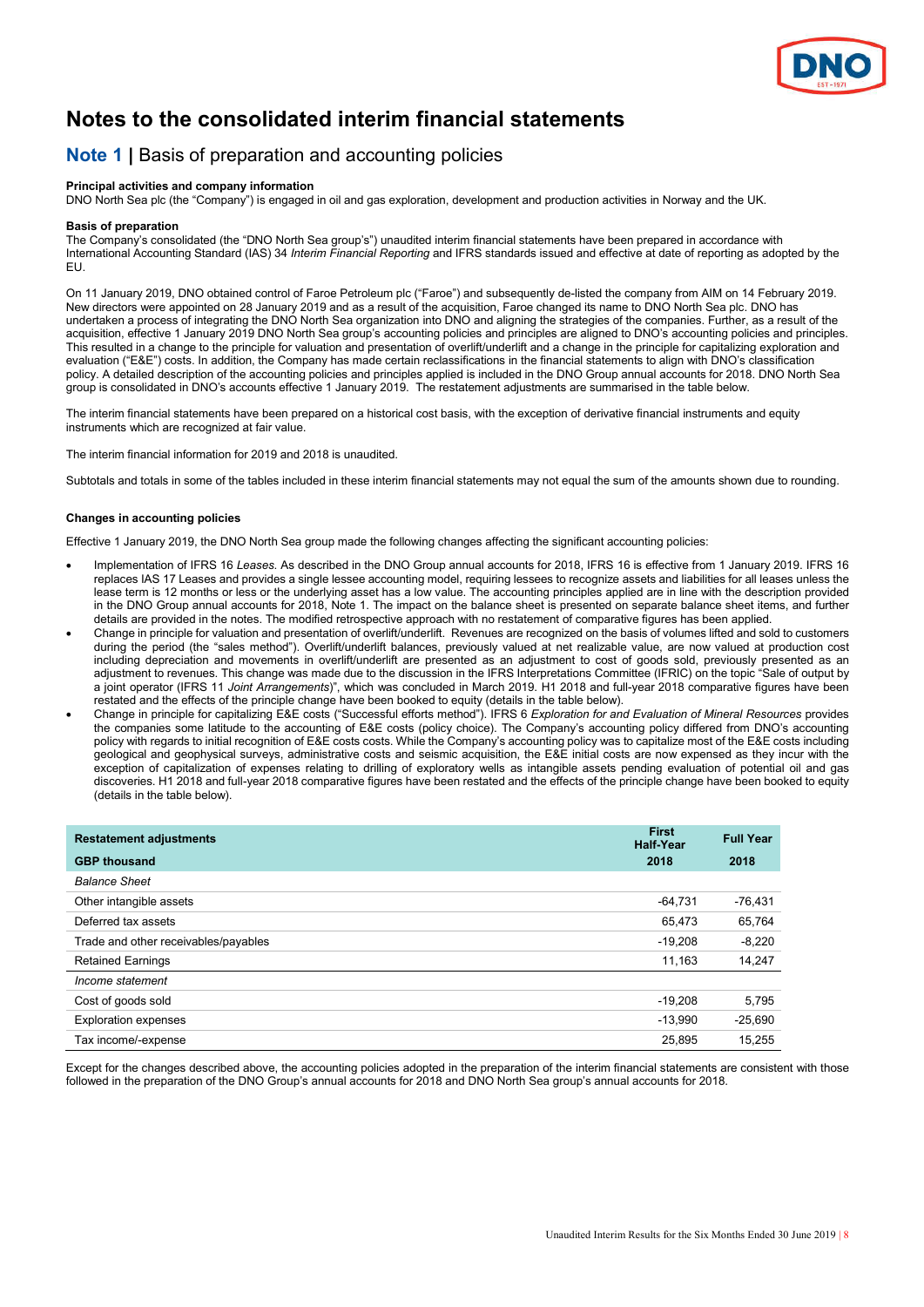

# **Note 2 |** Revenues

|                           | <b>First Half-Year</b> |                 | Full-Year       |
|---------------------------|------------------------|-----------------|-----------------|
|                           |                        | <b>Restated</b> | <b>Restated</b> |
| <b>GBP thousand</b>       | 2019                   | 2018            | 2018            |
| Oil sales                 | 73.489                 | 39,028          | 162,953         |
| Gas sales                 | 12,586                 | 24,702          | 48,632          |
| Natural gas liquids sales | 1,258                  | 1,472           | 3,571           |
| Tariff income             | 1,325                  | 2,638           | 3,363           |
| <b>Total revenues</b>     | 88,658                 | 67,840          | 218,519         |

# **Note 3 |** Cost of goods sold

|                                           | <b>First Half-Year</b> |                 | <b>Full-Year</b> |
|-------------------------------------------|------------------------|-----------------|------------------|
|                                           |                        | <b>Restated</b> | <b>Restated</b>  |
| <b>GBP thousand</b>                       | 2019                   | 2018            | 2018             |
| Lifting costs                             | $-36.606$              | $-36,105$       | $-67,978$        |
| Tariff and transportation expenses        | $-9.266$               | $-10.242$       | $-21,866$        |
| Production cost based on produced volumes | $-45.873$              | $-46.347$       | $-89,844$        |
| Movement in overlift/underlift            | 1.485                  | 18.118          | $-8,491$         |
| Production cost based on sold volumes     | $-44,388$              | $-28.229$       | $-98,335$        |
| Depreciation, depletion and amortization  | $-18.555$              | $-14.540$       | $-25.461$        |
| Change in abandonment estimate            | $-974$                 | 2.281           | 10,783           |
| Total cost of goods sold                  | $-63,916$              | $-40.488$       | $-113.013$       |

# **Note 4 |** Other income/-expense

|                             | <b>First Half-Year</b> |                 | <b>Full-Year</b> |
|-----------------------------|------------------------|-----------------|------------------|
|                             |                        | <b>Restated</b> | <b>Restated</b>  |
| <b>GBP thousand</b>         | 2019                   | 2018            | 2018             |
| Compensation income         | 251                    | 21.310          | 21,710           |
| Realised hedging losses     | $-578$                 | $-2.919$        | $-5,947$         |
| Unrealised hedging gains    | 42                     | 344             | 3,479            |
| Total other income/-expense | $-285$                 | 18.735          | 19.242           |

# **Note 5 |** Income taxes

|                           | <b>First Half-Year</b> |                 | <b>Full-Year</b> |
|---------------------------|------------------------|-----------------|------------------|
|                           |                        | <b>Restated</b> | <b>Restated</b>  |
| <b>GBP thousand</b>       | 2019                   | 2018            | 2018             |
| Tax income/-expense       |                        |                 |                  |
| Change in deferred taxes  | 30.854                 | 24.311          | 24.227           |
| Income tax payable        | $-28.014$              | $-28.904$       | $-21,917$        |
| Total tax income/-expense | 2.841                  | $-4.593$        | 2,310            |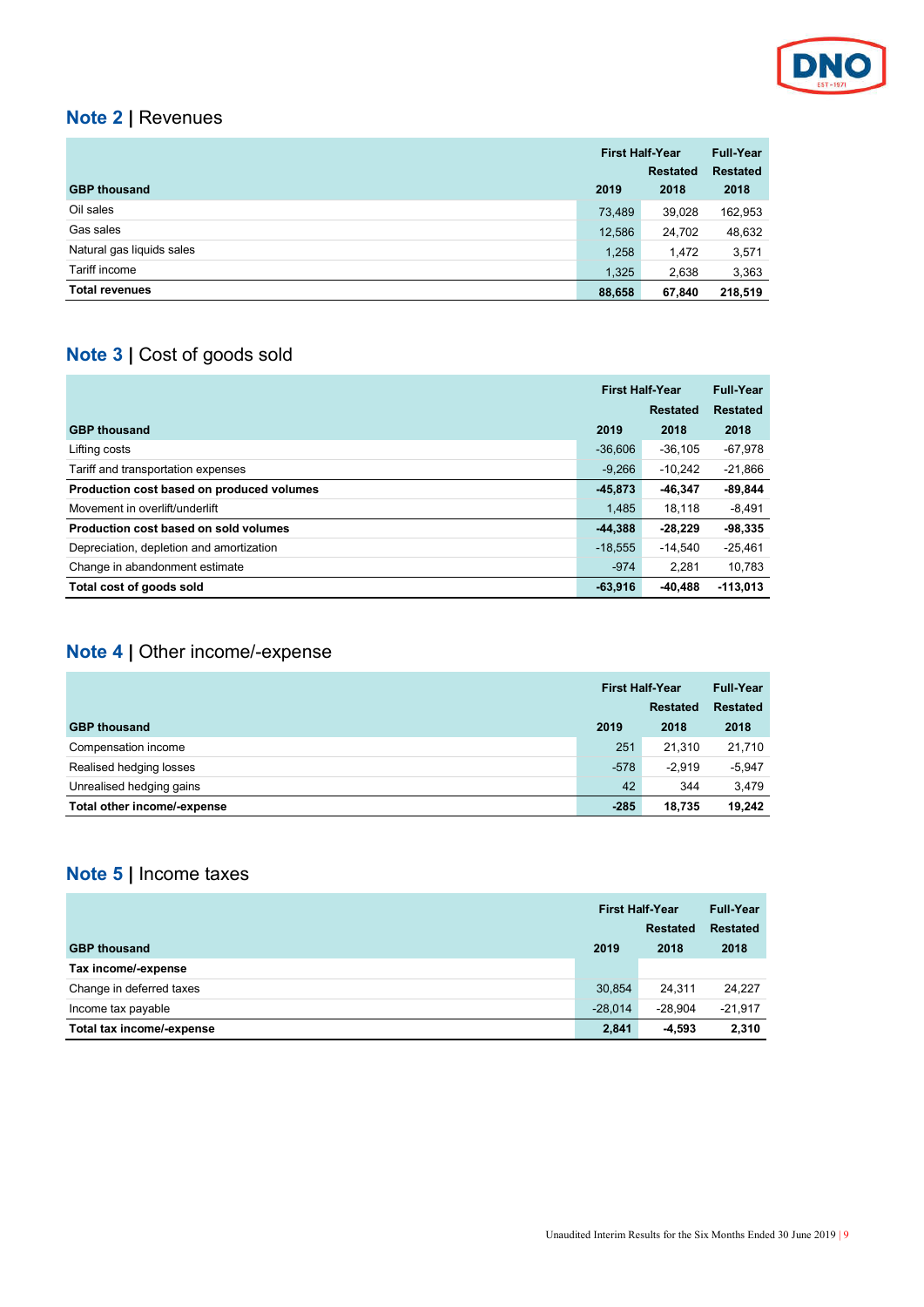

## **Note 5 |** Income taxes (continued)

|                                | At 30 Jun |                 | At 31 Dec       |
|--------------------------------|-----------|-----------------|-----------------|
|                                |           | <b>Restated</b> | <b>Restated</b> |
| <b>GBP thousand</b>            | 2019      | 2018            | 2018            |
| Income tax receivable/-payable |           |                 |                 |
| Tax receivable (current)       | 25.291    | 24.735          | 25.291          |
| Tax receivable (non-current)   | 13,257    | 37,782          |                 |
| Income tax payable             | ٠         | $-1.286$        | $-930$          |
| Net tax receivable/-payable    | 38,548    | 61,231          | 24,360          |

|                                        | At 30 Jun |                          | At 31 Dec       |
|----------------------------------------|-----------|--------------------------|-----------------|
|                                        |           | <b>Restated</b>          | <b>Restated</b> |
| <b>GBP thousand</b>                    | 2019      | 2018                     | 2018            |
| Deferred tax assets/-liabilities       |           |                          |                 |
| Deferred tax assets                    | 59,857    | 126.587                  | 171.174         |
| Deferred tax liabilities               | $-1.808$  | $\overline{\phantom{0}}$ |                 |
| Total deferred tax assets/-liabilities | 58,048    | 126.587                  | 171,174         |

## **Note 6 |** Other intangible assets/Property, plant and equipment ("PP&E")/Right-of-use ("RoU") assets

Impairment tests of individual cash-generating units are performed when impairment triggers are identified. During H1 2019, no impairment charges were recognized, as was also the case in H1 2018.

|                                                               | <b>First Half-Year</b> |                 | <b>Full-Year</b> |
|---------------------------------------------------------------|------------------------|-----------------|------------------|
|                                                               |                        | <b>Restated</b> | <b>Restated</b>  |
| <b>GBP thousand</b>                                           | 2019                   | 2018            | 2018             |
| Additions of Other intangible assets                          | 21,195                 | 38,542          | 67,021           |
| Transfer of intangible assets due to accounting policy change |                        | $-64,731$       | -76,431          |
| Additions of PP&E                                             | 38,465                 | 60.094          | 132,075          |
| Additions through swap/acquisition*                           | 119,465                | 2.717           | 372              |
| Additions of RoU assets                                       | 1,340                  |                 |                  |
| Impairment charges**                                          |                        |                 | 41,560           |

|                         | At 30 Jun<br><b>Restated</b> |                | At 31 Dec<br><b>Restated</b> |  |
|-------------------------|------------------------------|----------------|------------------------------|--|
| <b>GBP thousand</b>     | 2019                         | 2018           | 2018                         |  |
| Goodwill                | 92,944                       | 9,635          | 7,445                        |  |
| Other intangible assets | 51,510                       | 40.674         | 26,310                       |  |
| PP&E                    | 409,331                      | 265.340        | 270.245                      |  |
| Right of Use assets     | 1,340                        | $\blacksquare$ | $\overline{\phantom{0}}$     |  |

\* See Note 11 for additions through business combination.

\*\* Included here in 2018 is GBP 1,975 thousand of impairment of goodwill

Additions of Other intangible assets are related to capitalized exploration costs, license interests and administrative software. Additions of PP&E are related to development assets, assets in operation including estimate change on asset retirement obligations, and other PP&E.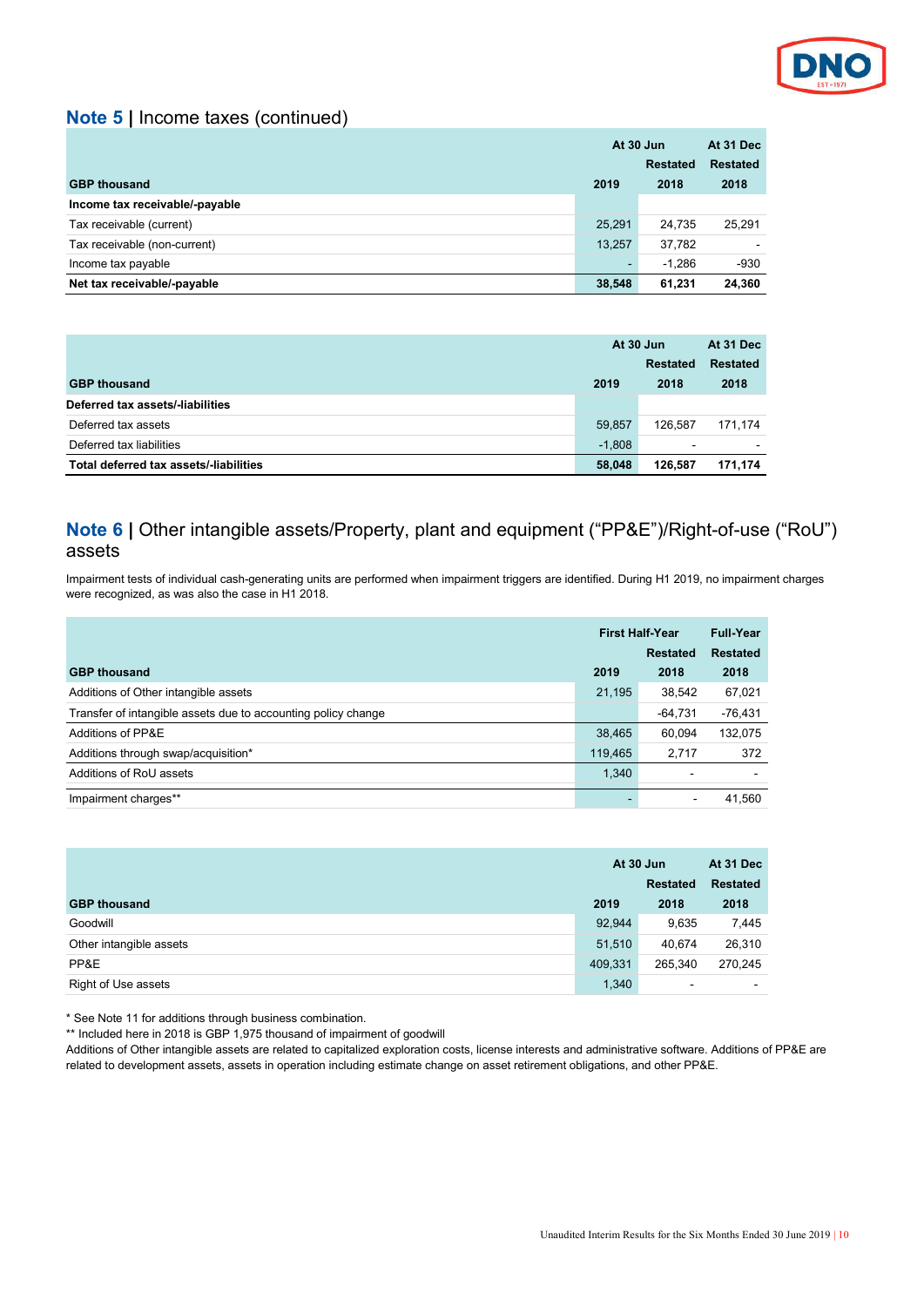

## **Note 7 |** Trade and other receivables

|                                   | At June 30 |                 | At Dec 31       |
|-----------------------------------|------------|-----------------|-----------------|
|                                   |            | <b>Restated</b> | <b>Restated</b> |
| <b>GBP thousand</b>               | 2019       | 2018            | 2018            |
| Trade receivables                 | 6,559      | 25,302          | 9.440           |
| Other receivables                 | 58.292     | 100.378         | 64,438          |
| Prepayments and accrued income    | 9,092      | 3.527           | 8,537           |
| Restricted cash deposits          | 7,980      | 7,638           | 7,991           |
| Total trade and other receivables | 81,923     | 136.845         | 90.406          |

# **Note 8 |** Trade and other payables

|                                | At Jun 30 |                 | At Dec 31       |  |
|--------------------------------|-----------|-----------------|-----------------|--|
|                                |           | <b>Restated</b> | <b>Restated</b> |  |
| <b>GBP thousand</b>            | 2019      | 2018            | 2018            |  |
| Trade creditors                | 21,992    | 18,302          | 36,722          |  |
| Deferred income                | $-2,099$  | 55,020          | 14,244          |  |
| Other payables                 | 1,061     | 6,413           | 4,339           |  |
| Accruals                       | 64,476    | 70,443          | 80,524          |  |
| Derivatives                    | 1,259     | 1,085           | 4,101           |  |
| Total trade and other payables | 86,689    | 151,263         | 139,930         |  |

# **Note 9 |** Interest-bearing liabilities

### **Interest-bearing liabilities**

**Security and pledges**

|                                                |               | <b>Facility</b> | Facility |           |                 | At 30 Jun |         | At 31 Dec |
|------------------------------------------------|---------------|-----------------|----------|-----------|-----------------|-----------|---------|-----------|
| <b>GBP thousand</b>                            | <b>Ticker</b> | currency        | amount   | Interest  | <b>Maturity</b> | 2019      | 2018    | 2018      |
| Non-current                                    |               |                 |          |           |                 |           |         |           |
| Bond loan (ISIN NO0010811268)                  | FAPE01        | <b>USD</b>      | 85.800   | 8.00%     | 28/04/23        | 66.262    | 74.726  | 77,579    |
| Total non-current interest-bearing liabilities |               |                 |          |           |                 | 66.262    | 74.726  | 77,579    |
| Current                                        |               |                 |          |           |                 |           |         |           |
| <b>Exploration financing facilities</b>        |               | <b>NOK</b>      | 700.000  | see below | see below       | 28,532    | 54,115  | 14,057    |
| Total current interest-bearing liabilities     |               |                 |          |           |                 | 28,532    | 54,115  | 14,057    |
|                                                |               |                 |          |           |                 |           |         |           |
| <b>Total interest-bearing liabilities</b>      |               |                 |          |           |                 | 94,794    | 128,841 | 91,636    |
|                                                |               |                 |          |           |                 |           |         |           |

|                                    | At 30 Jun |        | At 31 Dec |
|------------------------------------|-----------|--------|-----------|
| <b>GBP thousand</b>                | 2019      | 2018   | 2018      |
| Exploration tax refund             | 38.548    | 62.517 | 25,291    |
| Total book value of assets pledged | 38,548    | 62.517 | 25,291    |

On 21 November 2017, the Company issued a USD 100 million senior unsecured bond in the Nordic bond market, with a fixed coupon of 8.00 percent payable semi-annually. The final maturity is on 28 April 2023. The senior notes are listed on the Nordic ABM. In February 2019, due to the change of control, some bond holders exercised their put rights leading to a repayment of USD 14.2 million.

The Company has available revolving exploration financing facilities in an aggregate amount of NOK 700 million (equivalent to GBP 64.7 million as of 30 June 2019). Utilization requests need to be delivered for each proposed loan under this financing facility. The facilities are secured against the Norwegian tax refunds and are repaid when the refunds have been received which is approximately eleven months after the end of the financial year. The interest rate equals NIBOR plus a margin of 1.30 percent. Amount utilized as of 30 June 2019 is disclosed in the table above.

The Company has a reserve-based lending ("RBL") facility in relation to its Norway and UK licenses with a total facility amount of USD 245 million which is available for both debt and issuance of letters of credit. As of 30 June 2019, the facility is undrawn and USD 86.3 million was utilized in respect of letters of credit. Interest charged on utilizations is based on the LIBOR, NIBOR or EURIBOR rate (depending on the currency of the drawdown) plus a margin ranging from 3.0 to 3.5 percent. The facility will amortize over the loan life with a final maturity date of 31 December 2025.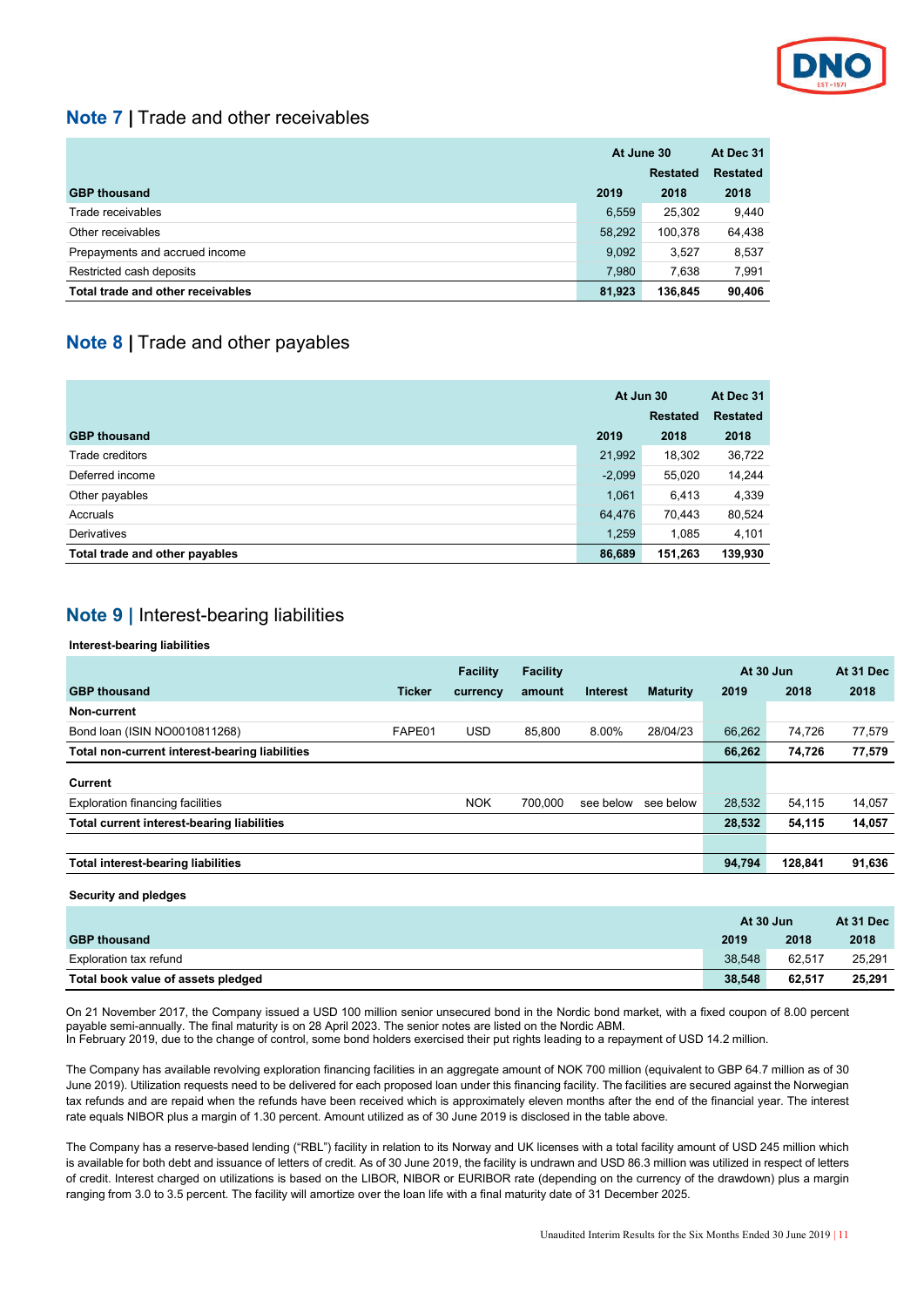

## **Note 10 |** Provisions

|                                                                                      | At 30 Jun |         | At 31 Dec |  |
|--------------------------------------------------------------------------------------|-----------|---------|-----------|--|
| <b>GBP thousand</b>                                                                  | 2019      | 2018    | 2018      |  |
| Non-current                                                                          |           |         |           |  |
| Asset retirement obligations                                                         | 279,385   | 263,558 | 283,556   |  |
| Lease liabilities                                                                    | 943       | ۰       |           |  |
| Total non-current provisions for other liabilities and charges and lease liabilities | 280,328   | 263,558 | 283,556   |  |
|                                                                                      |           |         |           |  |
| <b>Current</b>                                                                       |           |         |           |  |
| Asset retirement obligations                                                         | 33.559    | 7.562   | 15,123    |  |
| Other provisions and charges                                                         |           | 4,711   |           |  |
| Lease liabilities                                                                    | 422       |         |           |  |
| Total current provisions for other liabilities and charges and lease liabilities     | 33,981    | 12,273  | 15,123    |  |
|                                                                                      |           |         |           |  |
| Total provisions for other liabilities and charges and lease liabilities             | 314,309   | 275,831 | 298,679   |  |

#### **Decommissioning**

The total decommissioning provision of GBP 312.9 million (H1 2018: GBP 271.1 million) relates primarily to DNO North Sea group's production and development facilities. The decommissioning provision is recorded as the Company's share of the decommissioning cost expected to be incurred. These costs are expected to be incurred at various intervals over the next 18 years. The economic life and the timing of the decommissioning liabilities are dependent on government legislation, commodity prices and the future production profiles of the production and development facilities. In addition, the costs of decommissioning are subject to inflationary changes in the service costs of third parties.

#### **Other provisions**

The provision for employee benefits relates to cash settled synthetic shares which were awarded as part of the Faroe incentive plan scheme, and is shown as a current liability in H1 2018. This scheme was closed on completion of the acquisition of the Company by DNO.

## **Note 11 |** Business combinations

#### **Swap agreement with Equinor**

On 30 April 2019, the swap agreement with Equinor Energy AS, a wholly owned subsidiary of Equinor ASA ("Equinor") was completed following approval by Norwegian authorities. The swap agreement was signed on 4 December 2018 and represents a balanced swap with no cash consideration. The effective date of the transaction is 1 January 2019.

As part of the transaction, DNO North Sea's interests in the non-producing Njord and Hyme redevelopment and Bauge development assets ("divested assets") were exchanged for interests in four Equinor-held producing assets on a cashless basis, including interests in the Alve, Marulk, Ringhorne East and Vilje fields ("acquired assets"). The Company received a GBP 33 million payment from Equinor reflecting net income from the acquired assets, reimbursement of investments related to the divested assets and working capital adjustments from 1 January 2019 to transaction completion on 30 April 2019.

#### *Purchase price allocation ("PPA")*

The transaction is regarded as a business combination and is accounted for using the acquisition method in accordance with IFRS 3 *Business Combinations*. The general principle in IFRS 3 is that the identifiable assets acquired and liabilities assumed are measured at their acquisition date fair values. Each identifiable asset and liability is measured at its acquisition date fair value based on guidance in IFRS 3 and IFRS 13 *Fair Value Measurement*. The standard defines fair value as the price that would be received to sell an asset or paid to transfer a liability in an orderly transaction between market participants at the measurement date. This definition emphasizes that the fair value is a market-based measurement, not an entity-specific measurement. When measuring the fair value, the Company uses the assumptions that market participants would use when pricing the asset or liability under current market conditions, including assumptions about risk. Acquired producing and development assets (i.e. PP&E) as well as discovery assets (i.e. intangible assets) have been valued using the income-based approach.

The acquisition date is determined to be 30 April 2019, which is the date of completion of the agreement. A PPA has been performed as of this acquisition date to allocate the consideration to provisional fair values of acquired assets and assumed liabilities of the acquired assets. Provisional fair values of the acquired assets and liabilities assumed as of the acquisition date were as shown in the table below: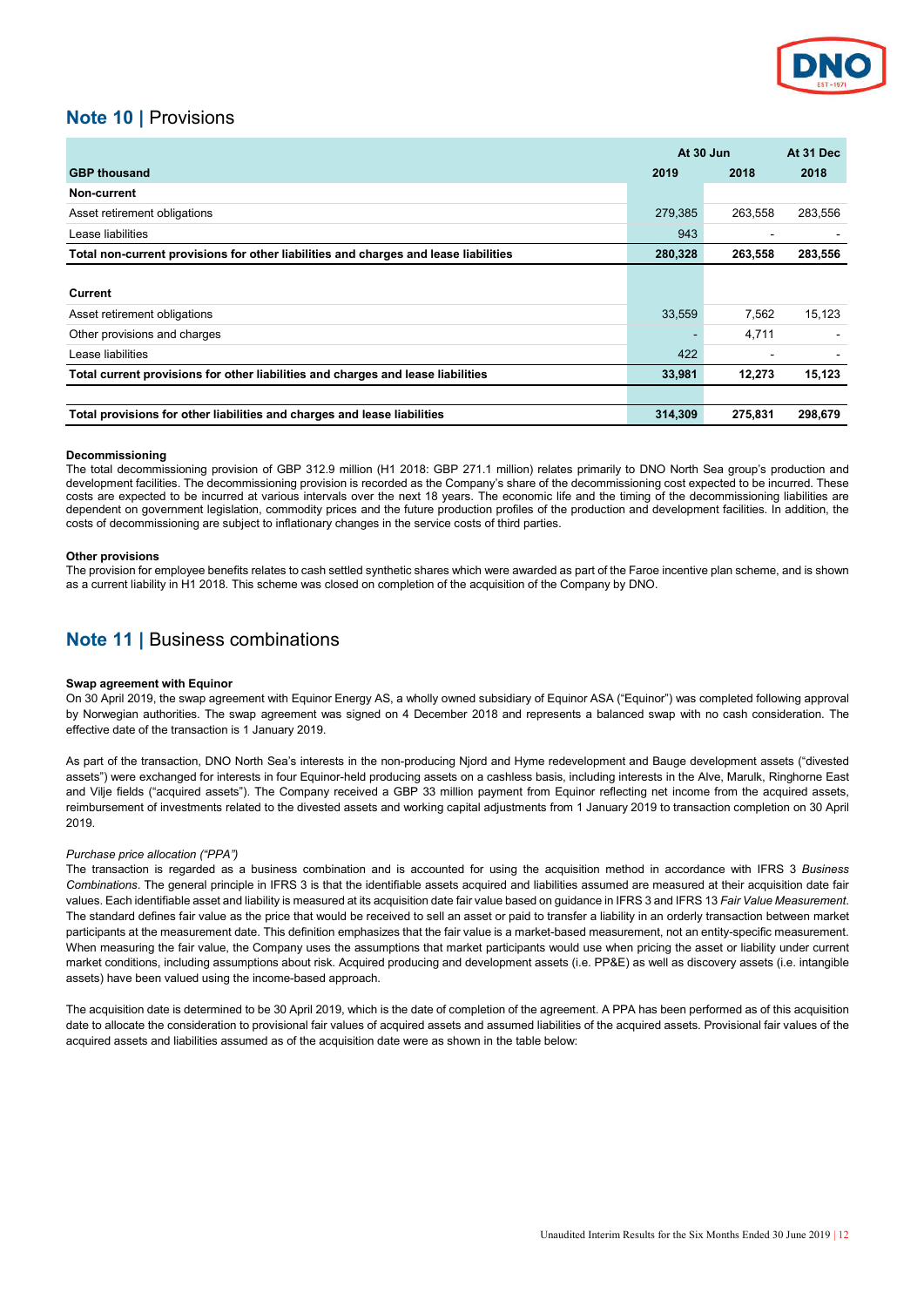

## **Note 11 |** Business combinations (continued)

|                                                            | Fair value at    |
|------------------------------------------------------------|------------------|
| <b>GBP thousand</b>                                        | acquisition date |
| Property, plant and equipment                              | 119,465          |
| Tax receivables (non-current)                              | $-18,009$        |
| Trade and other receivables                                | 1,753            |
| Cash and cash equivalents                                  | 23,473           |
| <b>Total assets</b>                                        | 126,682          |
|                                                            |                  |
| Deferred tax liabilities                                   | 76,791           |
| Provisions for other liabilities and charges (non-current) | 11,163           |
| <b>Total liabilities</b>                                   | 87,954           |
|                                                            |                  |
| Total identifiable net assets at fair value                | 38,728           |
| Fair value of acquired assets                              | 124,226          |
| Goodwill                                                   | 85,498           |

The goodwill recognized in the transaction relates to technical goodwill due to the requirement to recognize deferred tax assets and liabilities for the temporary difference between the assigned fair values and the tax bases of assets acquired and liabilities assumed in a business combination. Licenses under development and licenses in production can only be sold on a post-tax value pursuant to the Norwegian Petroleum Taxation Act, section 10. The assessment of fair value of such licenses is therefore based on cash flows after tax. Nevertheless, in accordance with IAS 12, a provision is made for deferred tax corresponding to the tax rate multiplied by the difference between the acquisition cost and the tax base. The offsetting entry to this deferred tax is technical goodwill. This goodwill will be not be deductible for tax purposes.

The valuations are based on currently available information about fair values as of the acquisition dates. If new information becomes available within 12 months from the acquisition dates, the Company may change the fair value assessment in the PPAs in accordance with guidance in IFRS 3. Eventual changes in fair values will be recorded retrospectively from the acquisition dates.

For comparison purposes, assuming that the acquisition had taken place effective 1 January 2019, it is estimated that H1 2019 revenues would have increased by GBP 35 million while net profit (after tax) would have increased by GBP 4 million.

#### *Gain calculation*

The divested assets have been derecognized resulting in an accounting gain of GBP 80.1 million being recognized on the difference between the carrying amount of the divested assets and estimated fair value recognised for the acquired assets, as shown below.

| <b>GBP million</b>                   | <b>First Half-Year</b><br>2019 |
|--------------------------------------|--------------------------------|
| Carrying amount of divested assets   | 44.1                           |
| Fair value of acquired assets        | 124.2                          |
| Accounting gain on disposal of asset | 80.1                           |